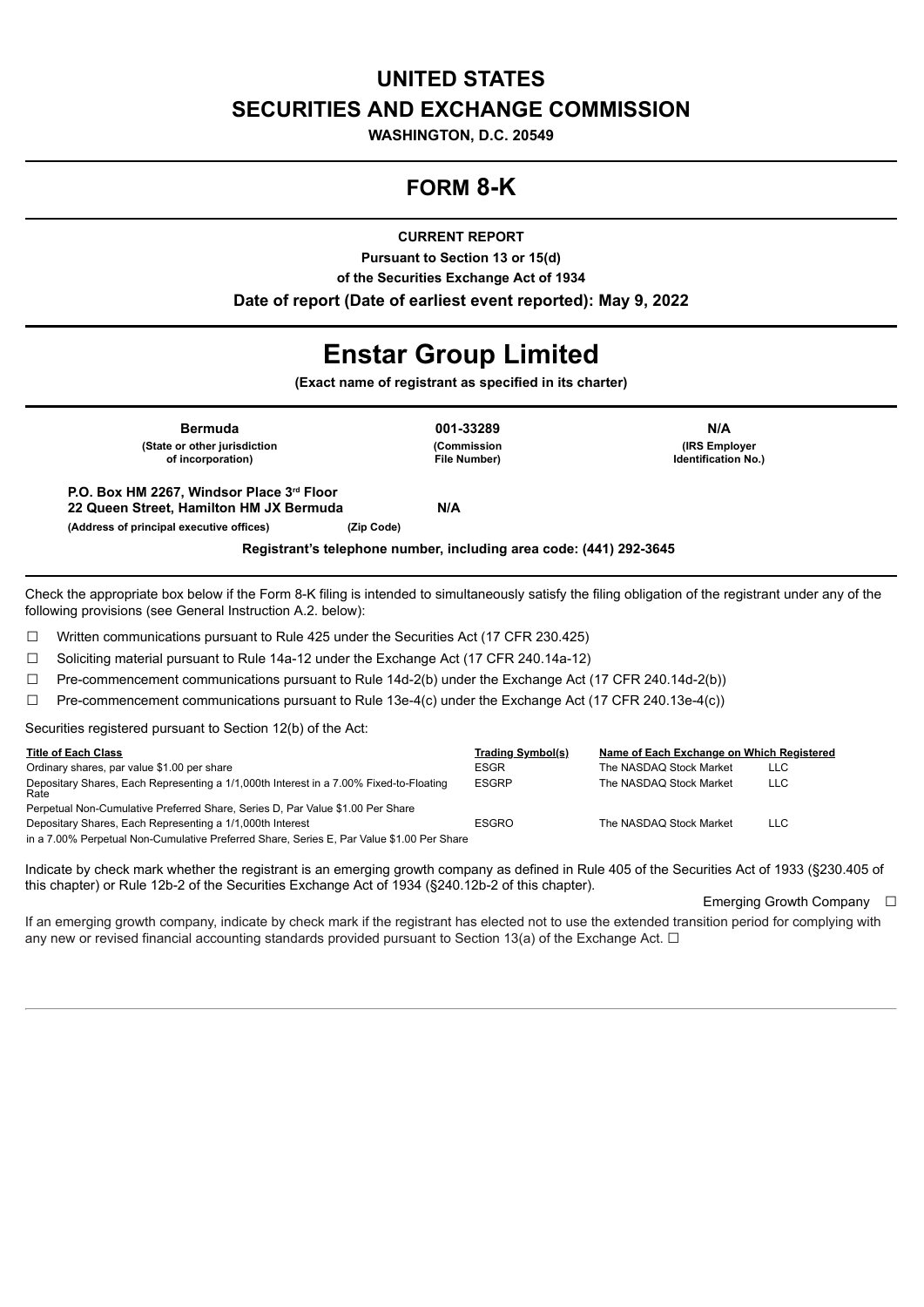#### **Item 1.01. Entry into a Material Definitive Agreement.**

See the discussion below under "Item 8.01. Other Events" for a description of a Purchase Agreement entered into on May 10, 2022 (the "Purchase Agreement") by and between Enstar Group Limited (the "Company") and Trident Public Equity LP ("Trident Public Equity"). The description of the Purchase Agreement is qualified in its entirety by reference to the full text of the Purchase Agreement, which is filed as Exhibit 10.1 to this Current Report on Form 8-K and incorporated by reference herein.

#### **Item 8.01. Other Events.**

As previously announced, on May 5, 2022, the Board of Directors of the Company authorized the repurchase of up to \$200,000,000 of the Company's ordinary shares through open market transactions, privately negotiated transactions or in such other manner as determined by the Company, including through plans complying with Rule 10b5-1 of the Exchange Act. The Company has since agreed to repurchase an aggregate of 470,197 ordinary shares from two shareholders in separate transactions for an aggregate purchase price of \$104.7 million. Both transactions were priced at \$222.74 per share, representing a 5% discount to the closing price of the Company's ordinary shares on the NASDAQ stock market on May 9, 2022. The repurchases will be funded by the Company with available cash on hand.

The first transaction, entered into on May 9, 2022, is to acquire 380,407 ordinary shares from an institutional shareholder unaffiliated with the Company. The second transaction, entered into on May 10, 2022, is pursuant to the Purchase Agreement. Trident Public Equity will sell 89,790 ordinary shares to the Company for an aggregate price of \$20.0 million. Trident Public Equity is an affiliate of Stone Point Capital LLC ("Stone Point"), which manages investment funds that own approximately 9.9% of the Company's outstanding voting ordinary shares. James D. Carey, one of the Company's directors, is the sole member of an entity that is one of four general partners of the entities serving as general partners for such investment funds. Mr. Carey is also a member of the investment committees of such general partners and is a member and Managing Director of Stone Point.

#### **Item 9.01. Financial Statements and Exhibits**

#### **Exhibits**

| <u>Exhibit</u><br><u>No.</u> | Description                                                                                                     |
|------------------------------|-----------------------------------------------------------------------------------------------------------------|
| <u>10.1</u>                  | Purchase Agreement, dated as of May 10, 2022, by and between Trident Public Equity LP and Enstar Group Limited. |
| 101                          | Pursuant to Rule 406 of Regulation S-T, the cover page information in formatted in Inline XBRL.                 |
| 104                          | Cover page Interactive Data File (embedded within the Inline XBRL document).                                    |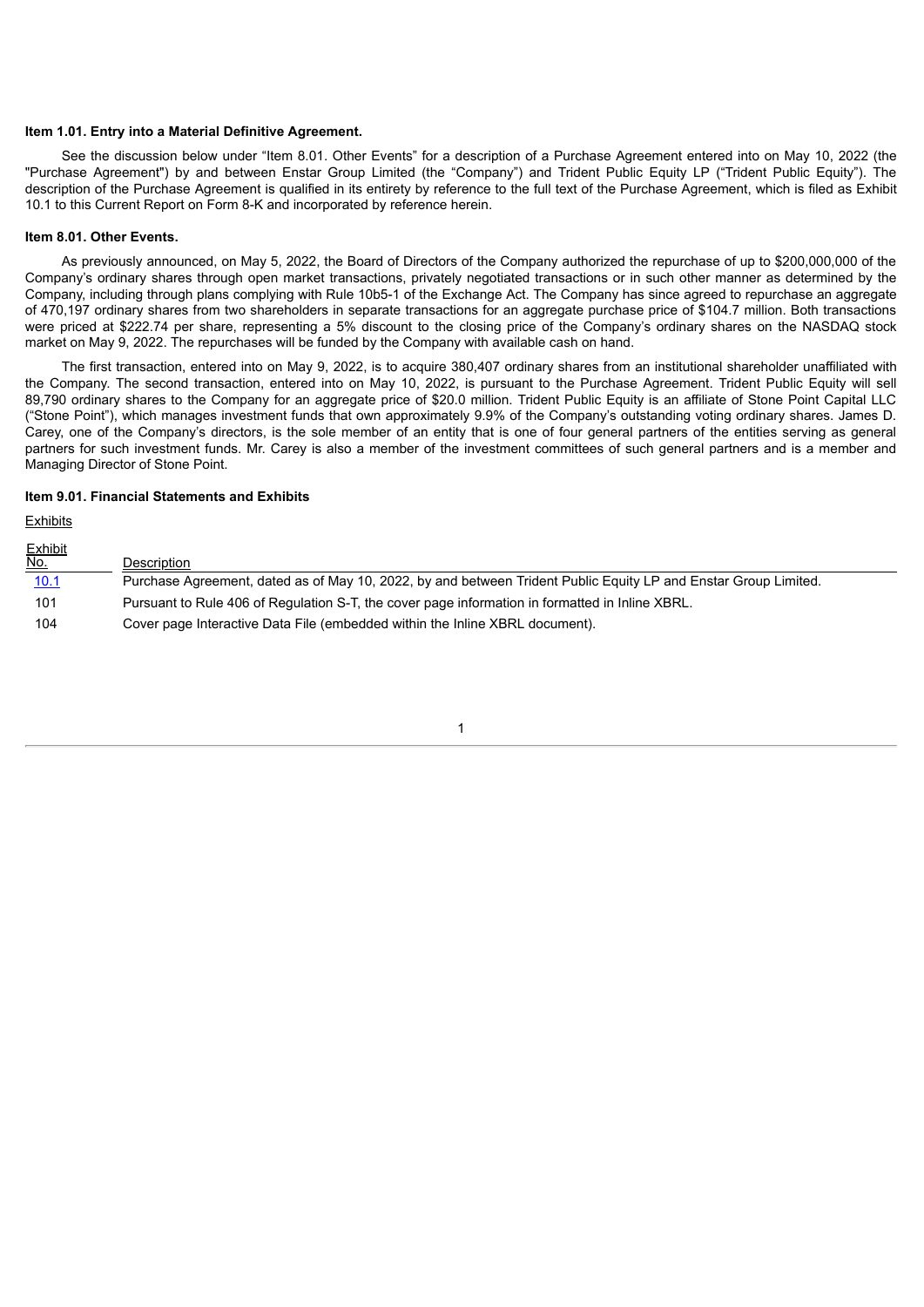# **SIGNATURES**

Pursuant to the requirements of the Securities Exchange Act of 1934, the registrant has duly caused this report to be signed on its behalf by the undersigned hereunto duly authorized.

## ENSTAR GROUP LIMITED

May 11, 2022 **By:** /s/ Orla Gregory

Orla Gregory Chief Operating Officer and Acting Chief Financial Officer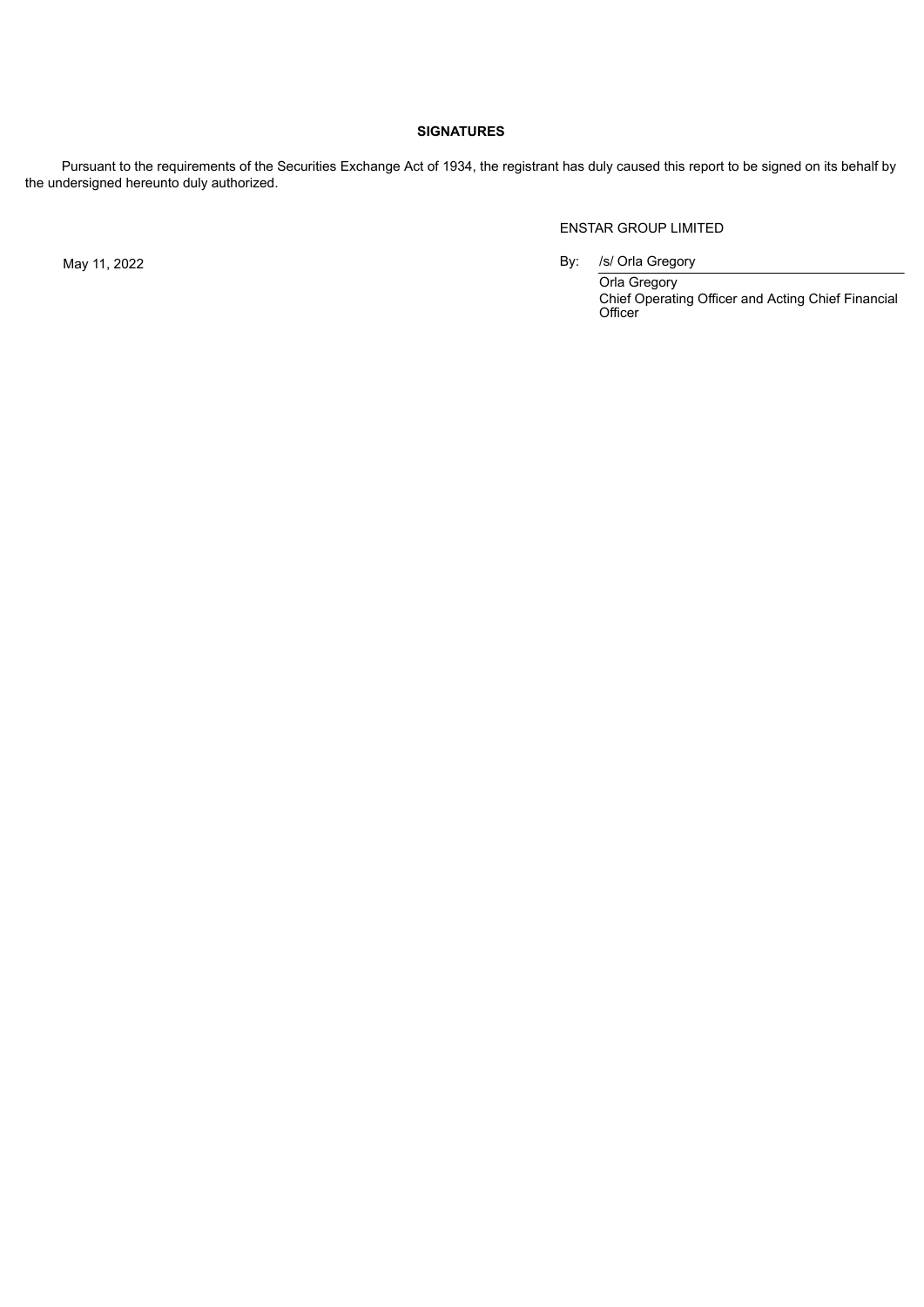**Exhibit 10.1**

<span id="page-3-0"></span>PURCHASE AGREEMENT between TRIDENT PUBLIC EQUITY LP and ENSTAR GROUP LIMITED May 10, 2022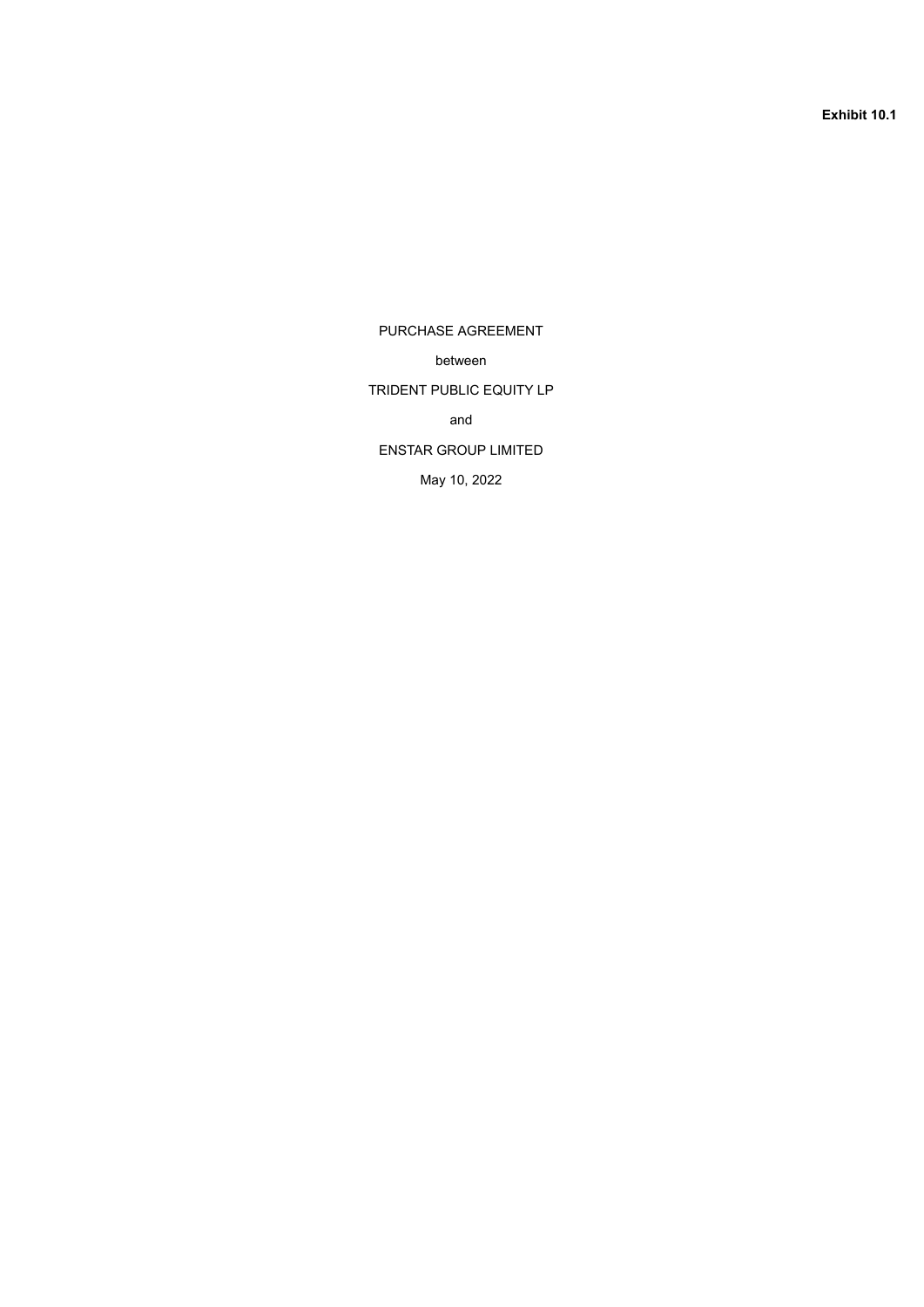### **PURCHASE AGREEMENT**

This Purchase Agreement (this "Agreement") is dated as of May 10, 2022, by and between Trident Public Equity LP, a Delaware limited partnership ("Trident") and Enstar Group Limited, a Bermuda exempted company ("Enstar").

#### RECITALS

WHEREAS, Trident is the beneficial owner of 89,790 voting ordinary shares, par value \$1.00 per share, of Enstar (the "Shares"); and

WHEREAS, Trident desires to sell to Enstar, and Enstar desires to acquire from Trident, all of the Shares, as more specifically provided herein (such sale and acquisition, the "Transaction").

NOW, THEREFORE, in consideration of the mutual covenants, terms and conditions contained herein and for good and valuable consideration, the receipt and sufficiency of which are hereby acknowledged, the parties hereto hereby agree as follows:

#### ARTICLE I DEFINITIONS

1.1 Definitions. In addition to the terms defined elsewhere in this Agreement, for all purposes of this Agreement, the following terms have the meanings indicated in this Section 1.1:

"Applicable Law" means, with respect to any Person, all provisions of Law that apply to such Person and such Person's activities, assets and property.

"Business Day" means a day, other than Saturday, Sunday or other day on which commercial banks in New York, New York or Hamilton, Bermuda are authorized or required by Applicable Law to close.

"Closing Date" means the date on which the Closing (as defined below) occurs.

"Governmental Authority" means any international, supranational or national government, any state, provincial, local or other political subdivision thereof, any entity, authority or body exercising executive, legislative, judicial, regulatory or administrative functions of or pertaining to government, including any government authority, agency, department, board, commission, court, tribunal or arbitrator, or any self-regulatory organization.

"Law" means any treaty, code, statute, law (including common law), rule, regulation, convention, ordinance, order, regulatory policy statement or similar guidance, binding directive or decree of any Governmental Authority.

"Liens" means a lien, charge, security interest, encumbrance, right of first refusal, preemptive right, restriction or limitation of any kind, whether arising by agreement, operation of Law or otherwise, except for any lien, charge, security interest, encumbrance, right of first refusal, preemptive right, restriction or limitation pursuant to any Applicable Law or the organizational documents of Enstar or any agreement or understanding between Enstar or any of its subsidiaries and Trident or its Affiliates.

"Permit" means any consent, franchise, license, approval, authorization, registration, certificate, certification or permit issued or granted by any Governmental Authority.

"Person" means any individual, partnership, firm, corporation, association, trust, unincorporated organization, joint venture, limited liability company, limited partnership or other entity.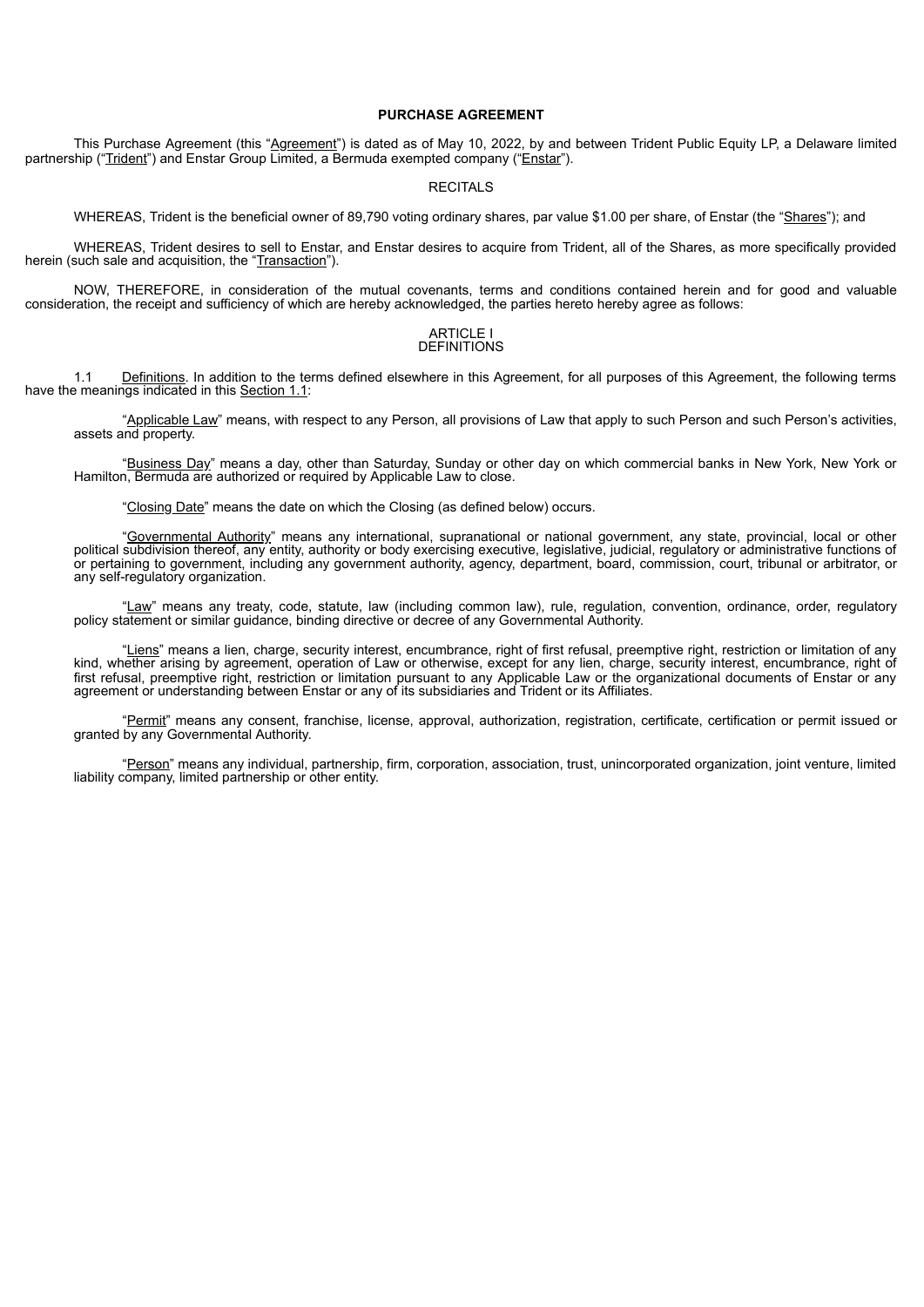#### ARTICLE II PURCHASE AND SALE

2.1 Agreement to Purchase. At the Closing, Enstar shall pay to Trident the amount set forth on Schedule 1 (the "Closing Payment") and Trident shall, in exchange thereof, sell to Enstar the number of Shares as set forth opposite Trident's name on <u>Schedule 1,</u> free and clear of all Liens.

2.2 Closing. The closing of the Transaction (the "Closing") shall, subject to the conditions herein, occur no later than the third Business Day following the date hereof or at such other date and time as the parties shall mutually agree in writing. The Closing shall occur at 10:00 a.m. Eastern Time at the offices of Hogan Lovells US LLP, 1735 Market Street, Philadelphia, PA 19103, or such other location or time as the parties shall mutually agree. At least one Business Day prior to the Closing, Trident shall deliver a duly executed letter from or on behalf of each of the financial institutions currently holding a Lien over the Shares confirming that upon deposit of the Closing Payment into the Closing Payment Account (as defined below), such financial institutions will release any and all Liens over the Shares and cause the Shares to be delivered to Enstar on behalf of Trident as contemplated by this Agreement.

#### 2.3 Deliveries.

(a) On the Closing Date, Enstar shall deliver or cause to be delivered to Trident the following:

(i) the Closing Payment owed to Trident by wire transfer of immediately available funds to an account or accounts designated by Trident on Schedule 2 (the "Closing Payment Account"); and

a certificate signed by a duly authorized officer of Enstar certifying that the conditions set forth in Sections 2.4(b)  $(i)$  and  $(ii)$  have been satisfied.

(b) On the Closing Date promptly after receipt of the Closing Payment into the Closing Payment Account, Trident shall deliver or cause to be delivered to Enstar the following:

(i) the Shares shall be delivered to American Stock Transfer & Trust Company as Enstar's transfer agent, through the facilities of the Depository Trust Company's DWAC system (for the avoidance of doubt, the participant identification number for American Stock Transfer & Trust Company, in its capacity as Enstar's transfer agent, is 02941); and

(ii) a certificate signed by a duly authorized officer of the general partner of Trident certifying that the conditions set forth in Sections  $2.4(a)(i)$  and  $(ii)$  have been satisfied.

#### 2.4 Closing Conditions.

(a) The obligations of Enstar hereunder in connection with the Closing are subject to the following conditions being met:

the accuracy in all material respects on the Closing Date of the representations and warranties of Trident contained herein (except (A) to the extent expressly made as of an earlier date, in which case only as of such date, and (B) for the representations and warranties in  $Section 3.2(c)$ , which must be accurate in all respects on the Closing Date);

all obligations, covenants and agreements of Trident under this Agreement required to be performed at or prior to the Closing Date shall have been performed in all material respects; and

(iii) the delivery by Trident of the items set forth in Section  $2.2$  and Section  $2.3(b)$  of this Agreement.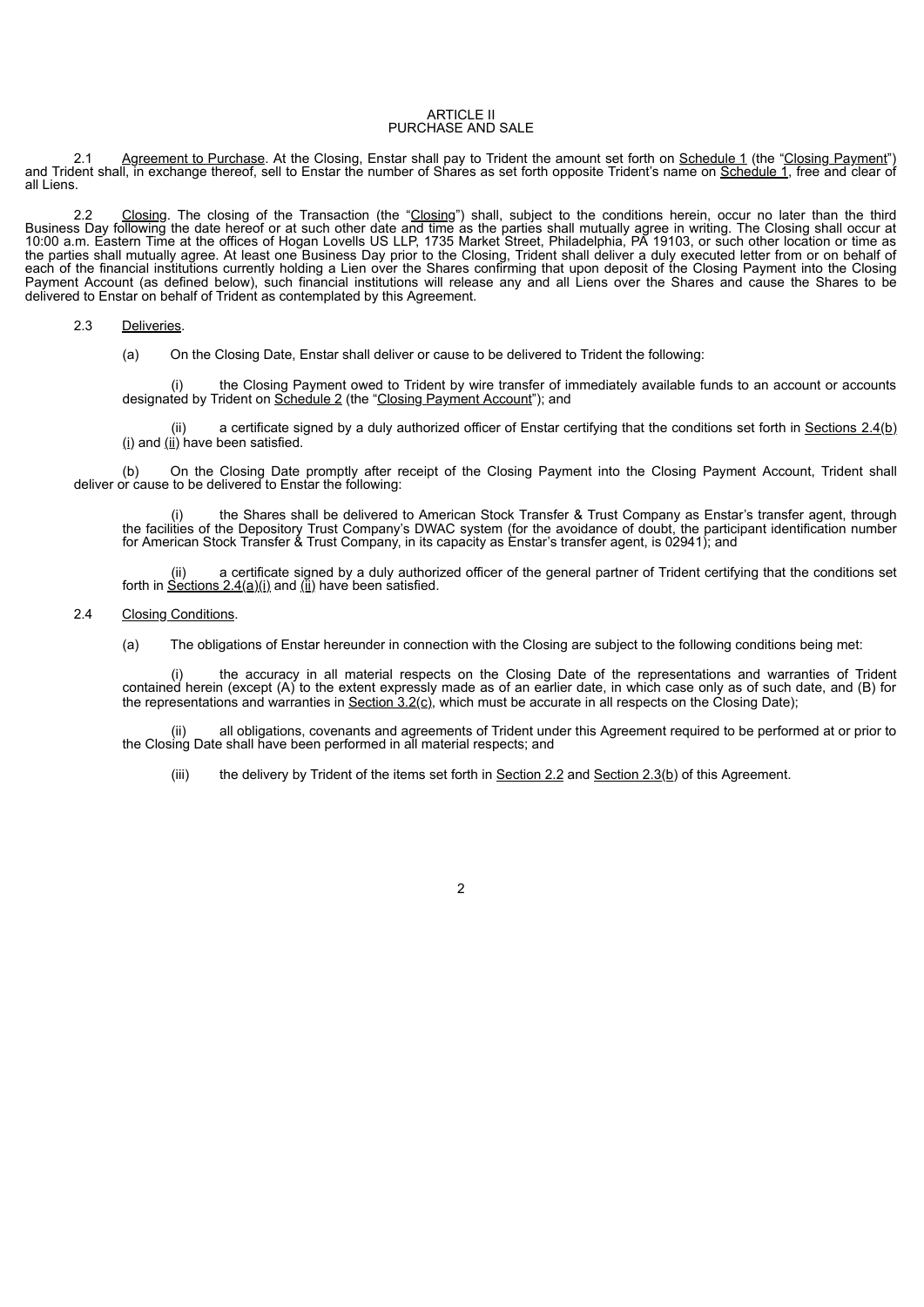(b) The obligations of Trident hereunder in connection with the Closing are subject to the following conditions being met:

the accuracy in all material respects on the Closing Date of the representations and warranties of Enstar contained herein (except to the extent expressly made as of an earlier date, in which case only as of such date);

(ii) all obligations, covenants and agreements of Enstar under this Agreement required to be performed at or prior to the Closing Date shall have been performed in all material respects; and

(iii) the delivery by Enstar of the items required to be delivered to Trident set forth in Section 2.3(a) of this Agreement.

#### ARTICLE III REPRESENTATIONS AND WARRANTIES

3.1 Representations and Warranties of Enstar. Enstar hereby represents and warrants as of the date hereof and as of the Closing Date to Trident as follows:

(a) Existence; Good Standing. Enstar has been duly organized and is validly existing as an exempted company in good standing under the laws of Bermuda and has all requisite power and authority to own and operate its properties and to conduct its business as conducted as of the date hereof.

(b) Authorization, Authority and Enforceability. This Agreement has been duly authorized, executed and delivered by Enstar. Enstar has full right, power and authority to enter into and perform its obligations under this Agreement. Assuming the due authorization, execution and delivery of this Agreement by Trident, this Agreement constitutes a legal, valid and binding obligation of Enstar enforceable against Enstar in accordance with its terms, except as enforcement may be limited by equitable principles or by bankruptcy, insolvency, reorganization, moratorium or similar laws relating to or limiting creditors' rights generally.

(c) Approvals or Consents. No consents, authorizations, waivers, filings, registrations or approvals are required under Applicable Law in connection with the execution and delivery of this Agreement by Enstar, the consummation of the transactions contemplated hereby or the performance by Enstar of its obligations hereunder.

(d) No Conflict. The execution, delivery and performance by Enstar of this Agreement do not and will not, assuming the accuracy of the representations and warranties of Trident contained herein, (i) violate any provision of any Law or Permit applicable to Enstar, (ii) result in a violation or breach of any provision of the Memorandum of Association or the Sixth Amended and Restated Bye-Laws of Enstar, or (iii) require any consent, approval or notice (other than those previously obtained or given) under, or otherwise violate, conflict with, result in a breach of or the loss of any benefit under, constitute (with due notice or lapse of time or both) a default under, result in the termination of or a right of termination or cancellation under, result in the creation of a Lien upon the assets of Enstar under, or accelerate the performance required by or rights or obligations under, any of the terms, conditions or provisions of any material contract or any loan agreement, credit agreement, note, mortgage, security agreement or indenture to which Enstar or any of its subsidiaries is a party or by which it is bound or to which any of its properties, assets or business is subject, except in the case of clauses (i) and (iii) where any such violation, breach, conflict or failure to receive consent or approval or to provide notice would not be, individually or in the aggregate, reasonably expected to materially delay or materially adversely impact the Transaction.

(e) Financing; Solvency. Enstar has, and will have at the Closing, sufficient cash and other liquid assets on hand, or other sources of immediately available funds, to enable it to make the Closing Payment. Enstar has adequate surplus under Bermuda law to consummate the transactions contemplated by this Agreement and is, and prior to and after giving effect to the consummation of the transactions contemplated by this Agreement, will be, solvent.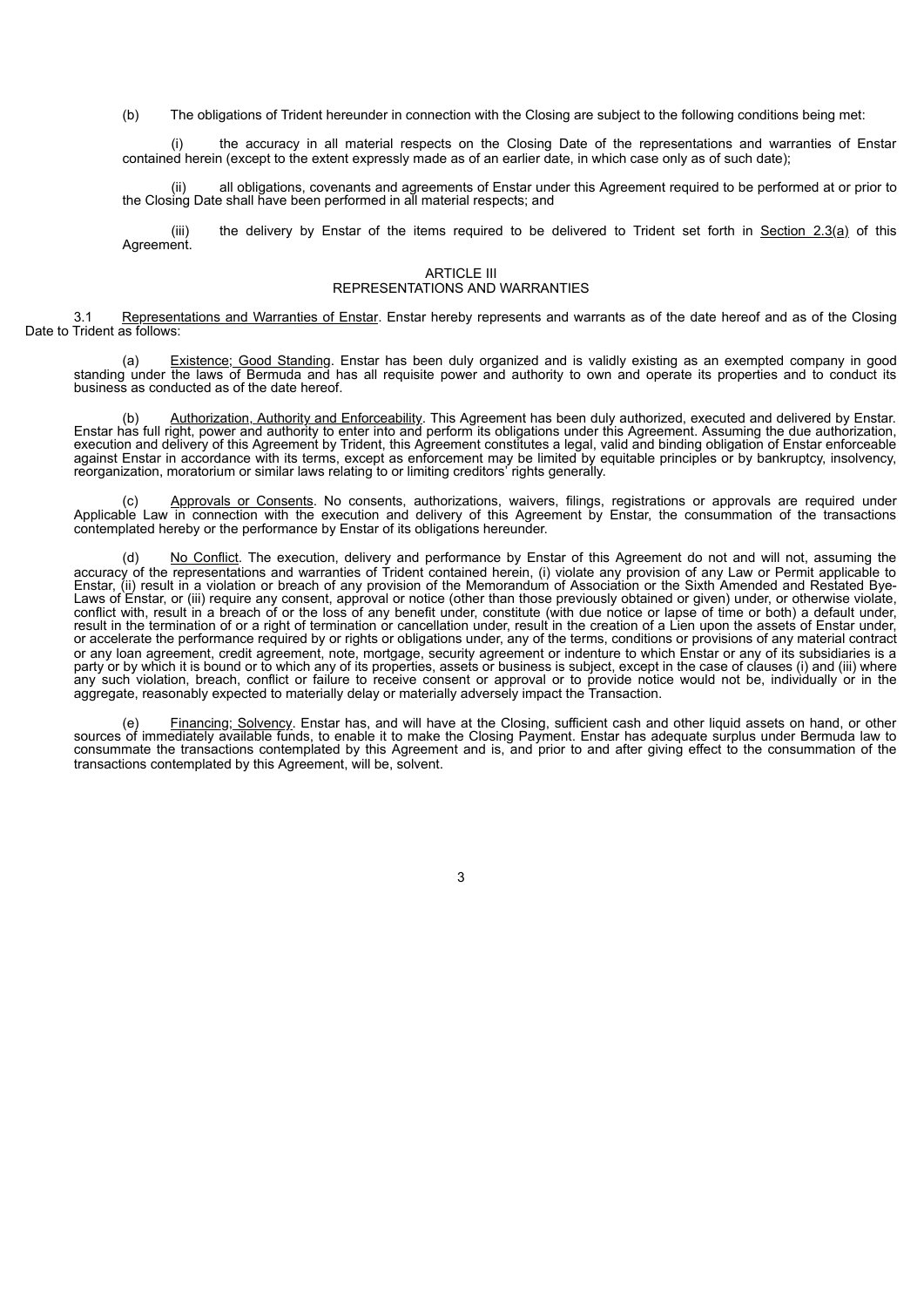(f) Brokers. There is no broker, finder or other party that is entitled to receive from Enstar any brokerage or finder's fee or other fee or commission as a result of any of the transactions contemplated by this Agreement.

(g) Reliance. Enstar acknowledges that Trident is relying on the representations, warranties, agreements and acknowledgments of Enstar set forth in this Agreement in engaging in the Transaction, and would not engage in such Transaction in the absence of such representations, warranties, agreements and acknowledgements.

3.2 Representations and Warranties of Trident. Trident hereby represents and warrants as of the date hereof and as of the Closing Date to Enstar as follows:

(a) Existence; Good Standing. Trident is duly organized, validly existing and in good standing (or similar concept if applicable) under the laws of the jurisdiction of its organization or formation and has all requisite power and authority to own and operate its properties and to conduct its business as conducted as of the date hereof.

(b) Authorization, Authority and Enforceability. This Agreement has been duly authorized, executed and delivered by Trident. Trident has full right, power and authority to enter into and perform its obligations under this Agreement. Assuming the due authorization, execution and delivery of this Agreement by Enstar, this Agreement constitutes a legal, valid and binding obligation of Trident enforceable against Trident in accordance with its terms, except as enforcement may be limited by equitable principles or by bankruptcy, insolvency, reorganization, moratorium or similar laws relating to or limiting creditors' rights generally.

(c) Title to Shares. At the Closing, Trident will be the sole beneficial owner of, and have good and marketable title to, the Shares set forth opposite Trident's name on Schedule 1. At the Closing, after payment of the Closing Payment to the Closing Payment Account, Trident shall deliver to Enstar good and marketable title to the Shares, free and clear of all Liens.

(d) Approvals or Consents. No consents, authorizations, waivers, filings, registrations or approvals are required under Applicable Law in connection with the execution and delivery of this Agreement by Trident, the consummation of the transactions contemplated hereby or the performance by Trident of its obligations hereunder.

No Conflicts. The execution, delivery and performance by Trident of this Agreement does not and will not, assuming the accuracy of the representations and warranties of Enstar contained herein, (i) violate any provision of any Law or Permit applicable to Trident, (ii) result in a violation or breach of any provision of the organizational documents of Trident, or (iii) require any consent, approval or notice (other than those previously obtained or given) under, or otherwise violate, conflict with, result in a breach of or constitute (with due notice or lapse of time or both) a default under, any of the terms, conditions or provisions of any material contract or any loan agreement, credit agreement, note, mortgage, security agreement or indenture to which Trident is a party or by which it is bound or to which any of its properties, assets or business is subject, except in the case of clauses (i) and (iii) where any such violation or failure to receive consent or approval or to provide notice would not reasonably be expected to materially delay or materially adversely impact the Transaction.

(f) Brokers. There is no broker, finder or other party that is entitled to receive from Trident any brokerage or finder's fee or other fee or commission as a result of any of the transactions contemplated by this Agreement.

4

### (g) Information.

(i) Trident acknowledges that (i) it has taken full responsibility for determining the scope of its investigations of Enstar and its subsidiaries and for the manner in which such investigations have been conducted, and has, as of the date hereof, examined Enstar and its subsidiaries to the full satisfaction of Trident; and (ii) the purchase price for the Shares represents a negotiated price between sophisticated parties.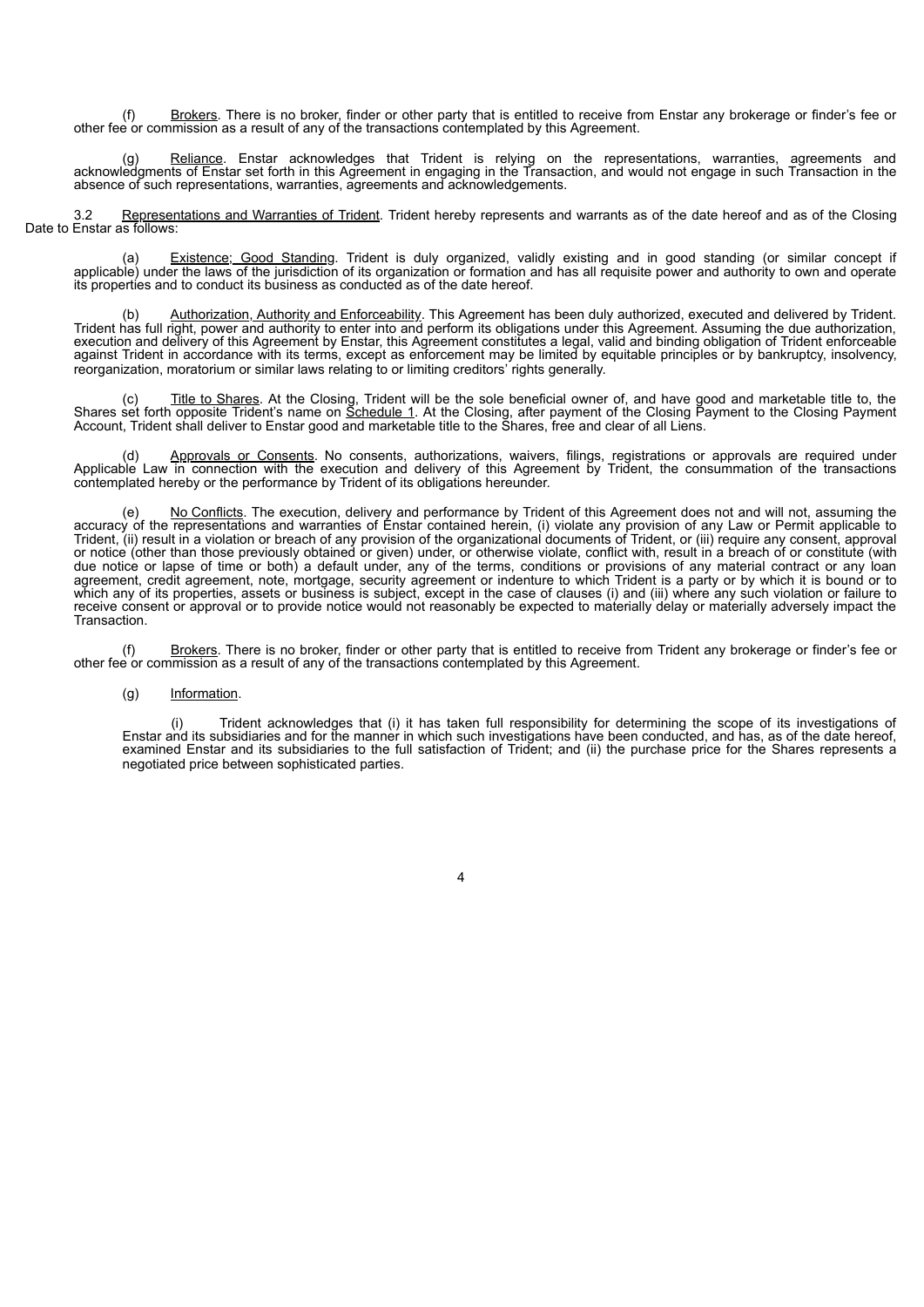(ii) Trident further acknowledges that as the issuer of the Shares, Enstar has access to (and may be or is in possession of) information about Enstar and the value of the Shares (which may include material, non-public information) that may be or is material and superior to the information available to Trident and that Trident does not have access to such information. Trident acknowledges and agrees that, except for the representations, warranties, covenants and agreements expressly set forth in this Agreement (subject to the terms and conditions hereof), Enstar will not have any liability arising from the transactions contemplated by this Agreement, including any liability under any securities or other Laws, rules and regulations, and Trident expressly waives and releases Enstar and its directors, officers and affiliates from any and all such liabilities, other than in the case of fraud under Applicable Law.

(h) Reliance. Trident acknowledges that Enstar is relying on the representations, warranties, agreements and acknowledgments of Trident set forth in this Agreement in engaging in the Transaction, and would not engage in such Transaction in the absence of such representations, warranties, agreements and acknowledgements.

#### ARTICLE IV OTHER AGREEMENTS OF THE PARTIES

4.1 Efforts to Consummate. Enstar and Trident shall use their reasonable best efforts to take, or cause to be taken, all appropriate action, to do, or cause to be done, all things reasonably necessary, proper or advisable under Applicable Law, and to execute and deliver such documents and other papers, as may be required to carry out the provisions of this Agreement and make effective the transactions contemplated by this Agreement as promptly as possible (including, without limitation, the satisfaction of applicable conditions set forth in Section 2.4).

4.2 Fees and Expenses. Whether or not the Closing occurs, each party will pay its own fees, costs and expenses of its advisers, counsel, accountants and other experts, if any, and all other costs and expenses incurred by such party incident to the negotiation, preparation, execution, delivery and performance of this Agreement and the Transaction.

#### ARTICLE V **TERMINATION**

5.1 Automatic Termination. Notwithstanding anything herein to the contrary, this Agreement shall automatically terminate at any time at or prior to the Closing if (a) a Law shall have been enacted or promulgated, or if any action shall have been taken by any Governmental Authority of competent jurisdiction, that permanently restrains, permanently precludes, permanently enjoins or otherwise permanently prohibits the consummation of the Transaction or makes the Transaction illegal, and such action shall have become final and non-appealable, or (b) the Closing has not occurred on or prior to 4:00 p.m. Eastern Time on May 31, 2022.

5.2 Effect of Termination. In the event of the termination of this Agreement as provided in this Article V, there shall be no liability on the part of any party; provided that nothing herein shall relieve any party from any liability or obligation with respect to any willful breach of this Agreement.

#### ARTICLE VI MISCELLANEOUS

6.1 Entire Agreement. This Agreement and the documents referred to herein, together with the exhibits and schedules hereto, contain the entire understanding of the parties with respect to the subject matter hereof and supersede all prior agreements and understandings, oral or written, with respect to such matters, which the parties acknowledge have been merged into this Agreement and such documents, exhibits and schedules.

No Other Representations. Except for the representations and warranties expressly contained in this Agreement. none of the parties hereto has made or makes any other express or implied representation or warranty with respect to the Transaction contemplated hereby. Each party acknowledges and agrees that (a) in making its decision to enter into this Agreement and to consummate the Transaction contemplated hereby, it has relied solely upon its own investigation and the express representations and warranties of the other parties hereto set forth in this Agreement, and (b) none of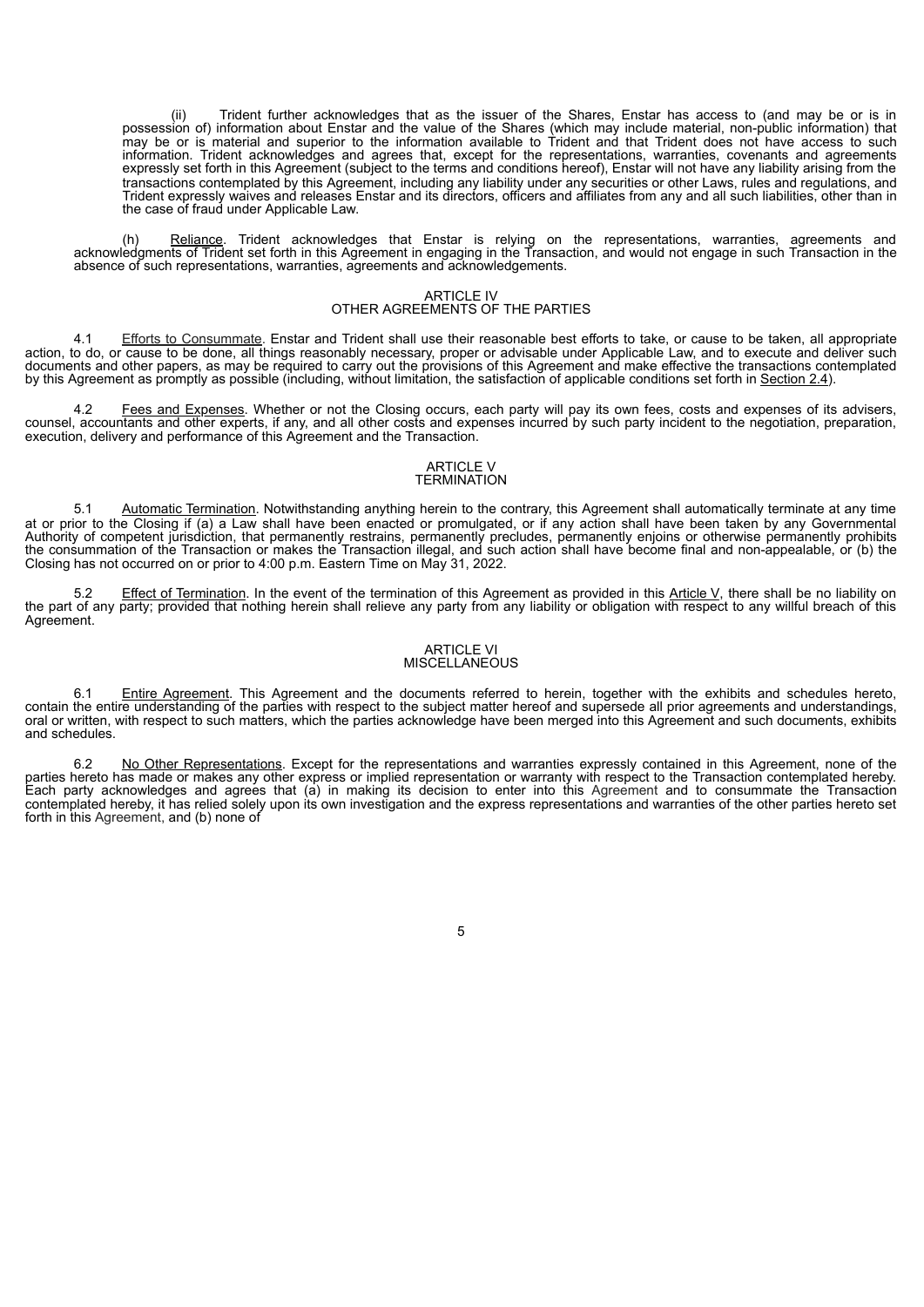other parties hereto has made any representation or warranty with respect to the Transaction contemplated hereby, except as expressly set forth in this Agreement.

6.3 Notices. All notices and other communications provided for hereunder shall be made in writing by hand-delivery, facsimile, e-mail or air courier guaranteeing overnight delivery:

if to Enstar, to:

Enstar Group Limited Windsor Place, 3rd Floor, 22 Queen Street Hamilton HM11 Bermuda Attention: Paul O'Shea Email: Paul.OShea@enstargroup.com

with a copy (which shall not constitute notice) to:

Hogan Lovells US LLP 1735 Market Street, Suite 2300 Philadelphia, PA 19103-6996 United States Attention: Robert C. Juelke Email: bob.juelke@hoganlovells.com

if to Trident, to:

c/o Stone Point Capital LLC 20 Horseneck Lane Greenwich, CT 06830 Attention: General Counsel Email: dwermuth@stonepoint.com

6.4 Amendments; Waivers. No provision of this Agreement may be waived, modified, supplemented or amended except in a written instrument signed, in the case of an amendment, by Enstar and Trident or, in the case of a waiver, by the party against whom enforcement of any such waiver is sought. No waiver of any default with respect to any provision, condition or requirement of this Agreement shall be deemed to be a continuing waiver in the future or a waiver of any subsequent default or a waiver of any other provision, condition or requirement hereof, nor shall any delay or omission of any party to exercise any right hereunder in any manner impair the exercise of any such right.

Headings. The headings herein are for convenience only, do not constitute a part of this Agreement and shall not be deemed to limit or affect any of the provisions hereof. The language used in this Agreement will be deemed to be the language chosen by the parties to express their mutual intent, and no rules of strict construction will be applied against any party. All references in this Agreement to Sections, Schedules or Exhibits, unless otherwise expressed or indicated are to the Sections, Schedules or Exhibits of or to this Agreement.

6.6 Successors and Assigns. Neither this Agreement nor any of the rights, interests or obligations hereunder is binding upon and inures to the benefit of any parties other than the parties hereto and their respective successors and permitted assigns, and there are no thirdparty beneficiaries of this Agreement. No party will assign this Agreement (or any portion hereof, or any rights or obligations hereunder) without the prior written consent of the other parties hereto.

6.7 Governing Law. All questions concerning the construction, validity, enforcement and interpretation of this Agreement shall be governed by and construed and enforced in accordance with the internal laws of the Island of Bermuda, without regard to the principles of conflicts of law thereof that would require the application of the Laws of any other jurisdiction. Each party agrees that all legal proceedings concerning the interpretations, enforcement and defense of the transactions contemplated by this Agreement (whether brought against a party hereto or its respective affiliates, directors, officers, shareholders, employees or agents) shall be commenced exclusively in the courts sitting in the Island of Bermuda. Each party hereby irrevocably submits to the exclusive jurisdiction of such courts for the adjudication of any dispute hereunder or in connection herewith or with any transaction contemplated hereby or discussed herein, and hereby irrevocably waives, and agrees not to assert in any suit, action or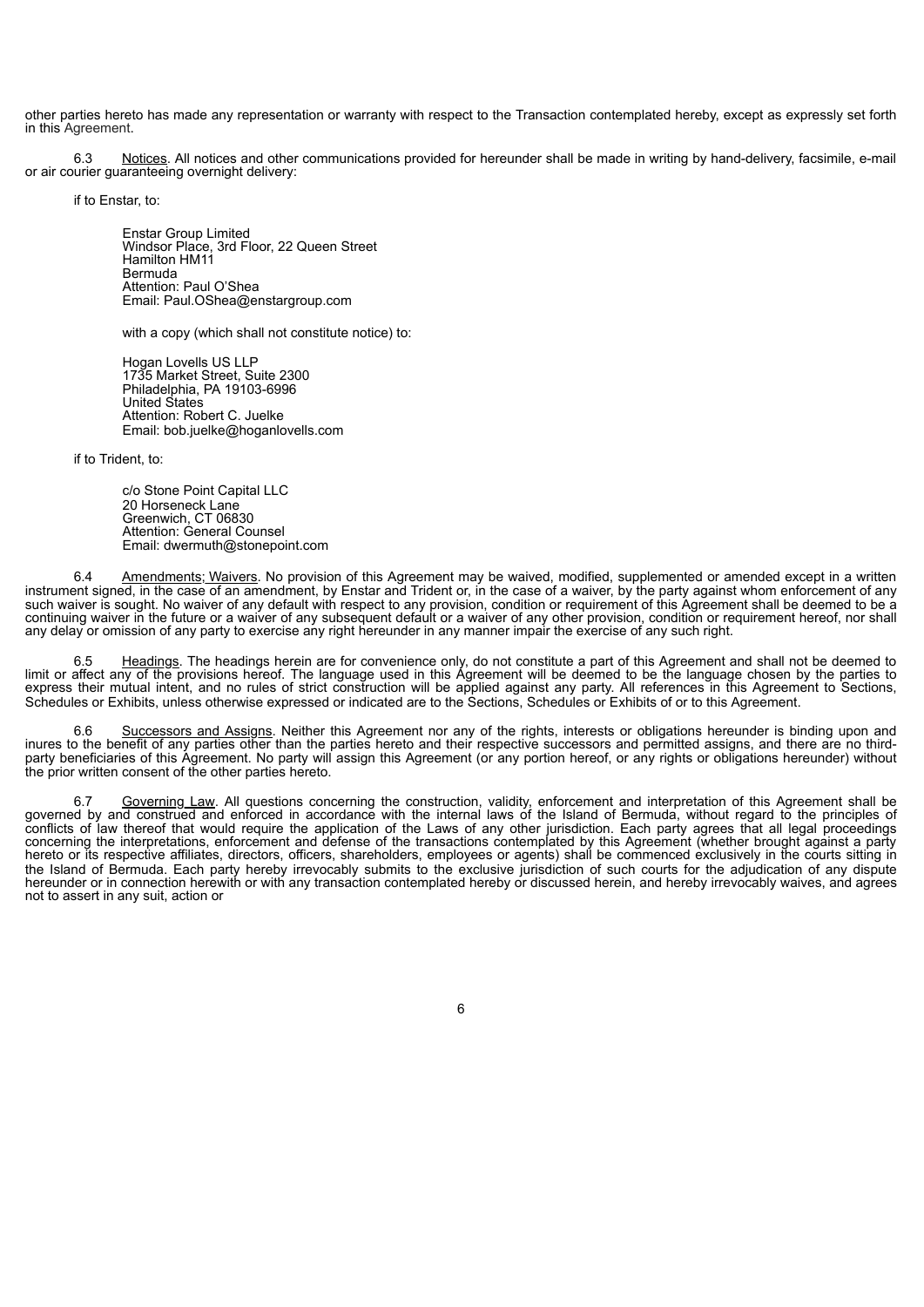proceeding, any claim that it is not personally subject to the jurisdiction of any such court, that such suit, action or proceeding is an improper or inconvenient venue for such proceeding. Each party hereby irrevocably waives personal service of process and consents to process being served in any such suit, action or proceeding by mailing a copy thereof via registered or certified mail or overnight delivery (with evidence of delivery) to such party at the address in effect for notices to it under Section 6.3 of this Agreement and agrees that such service shall constitute good and sufficient service of process and notice thereof. Nothing contained herein shall be deemed to limit in any way any right to serve process in any manner permitted by Law. EACH PARTY HEREBY IRREVOCABLY WAIVES ANY RIGHT IT MAY HAVE, AND AGREES NOT TO REQUEST, A JURY TRIAL FOR THE ADJUDICATION OF ANY DISPUTE HEREUNDER OR IN CONNECTION HEREWITH OR ARISING OUT OF THIS AGREEMENT OR ANY TRANSACTION CONTEMPLATED HEREBY.

6.8 Execution. This Agreement may be executed in two or more counterparts, all of which when taken together shall be considered one and the same agreement and shall become effective when counterparts have been signed by each party and delivered to the other parties, it being understood that all parties need not sign the same counterpart. In the event that any signature is delivered by facsimile or email transmission, such signature shall create a valid and binding obligation of the party executing (or on whose behalf such signature is executed) with the same force and effect as if such facsimile or email signature page were an original thereof.

6.9 Severability. If any provision of this Agreement is held to be invalid or unenforceable in any respect, the validity and enforceability of the remaining terms and provisions of this Agreement shall not in any way be affected or impaired thereby and the parties will attempt to agree upon a valid and enforceable provision that is a reasonable substitute therefor, and upon so agreeing, shall incorporate such substitute provision in this Agreement.

6.10 Further Assurances. Each party shall execute and deliver such additional instruments, documents and other writings as may be reasonably requested by any other party, before or after the Closing, in order to confirm and carry out and to effectuate fully the intent and purposes of this Agreement.

6.11 No Survival. The representations and warranties of the parties contained in this Agreement and in any certificate or instrument delivered pursuant to this Agreement shall survive the Closing for a period of one year from the date hereof, except that the representations and warranties in Sections  $3.2(c)$  and (g) shall survive indefinitely.

*(Signature Pages Follow)*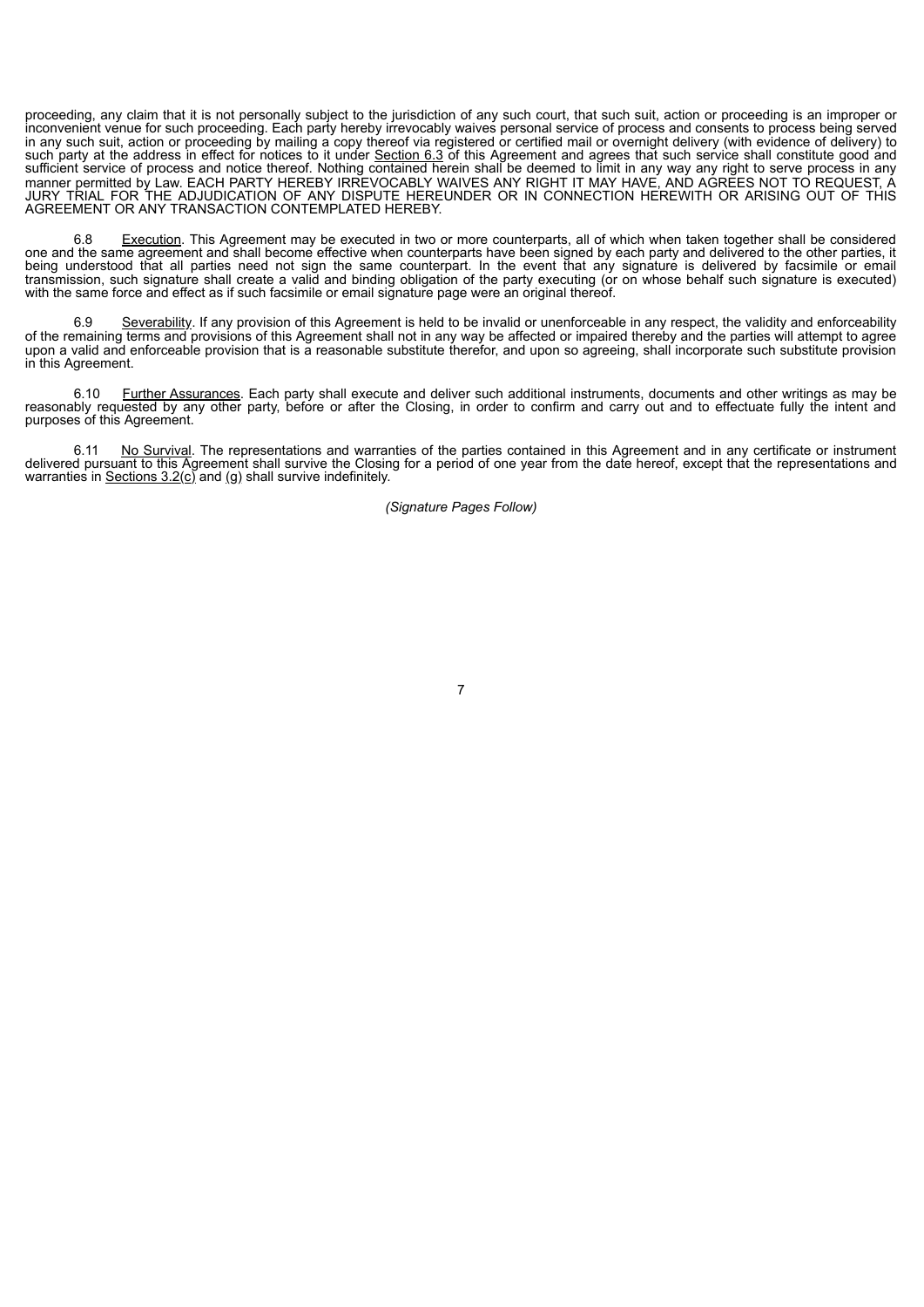IN WITNESS WHEREOF, the parties hereto have caused this Purchase Agreement to be duly executed by their respective authorized signatories as of the date first indicated above.

# **ENSTAR GROUP LIMITED**

By: /s/ Orla Gregory Name: Orla Gregory Title: Chief Operating Officer and Acting Chief Financial Officer

#### **TRIDENT PUBLIC EQUITY LP By: Trident Public Equity GP LLC Its: General Partner**

By: /s/ David Wermuth Name: David Wermuth Title: Vice President and Secretary

*[Signature Page to Purchase Agreement]*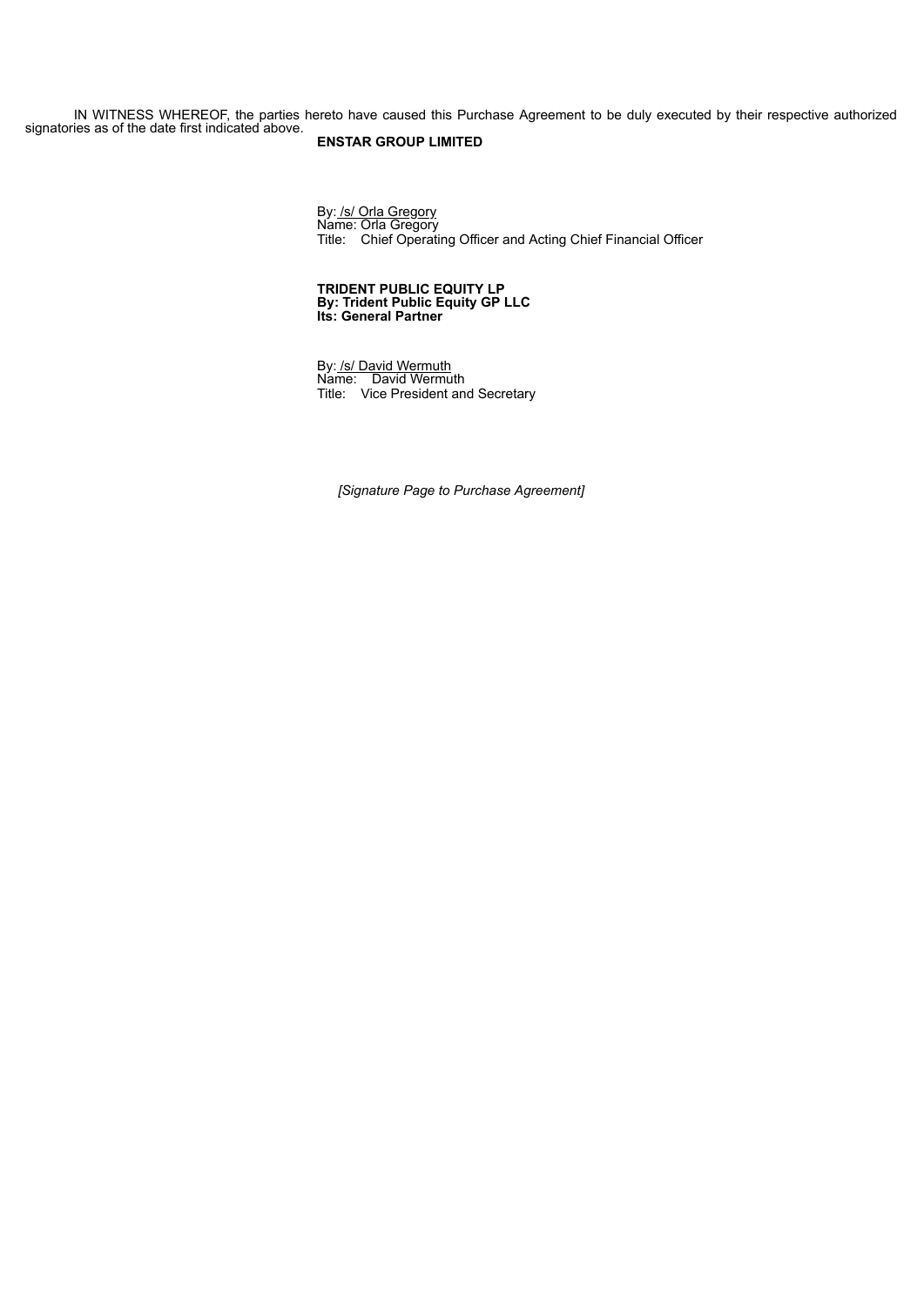## SCHEDULE 1

|                          | Enstar Voting Ordinary<br>Shares to be Sold | <b>Closing Payment</b> |
|--------------------------|---------------------------------------------|------------------------|
| Trident Public Equity LP | 89,790                                      | \$19.999.824.60        |